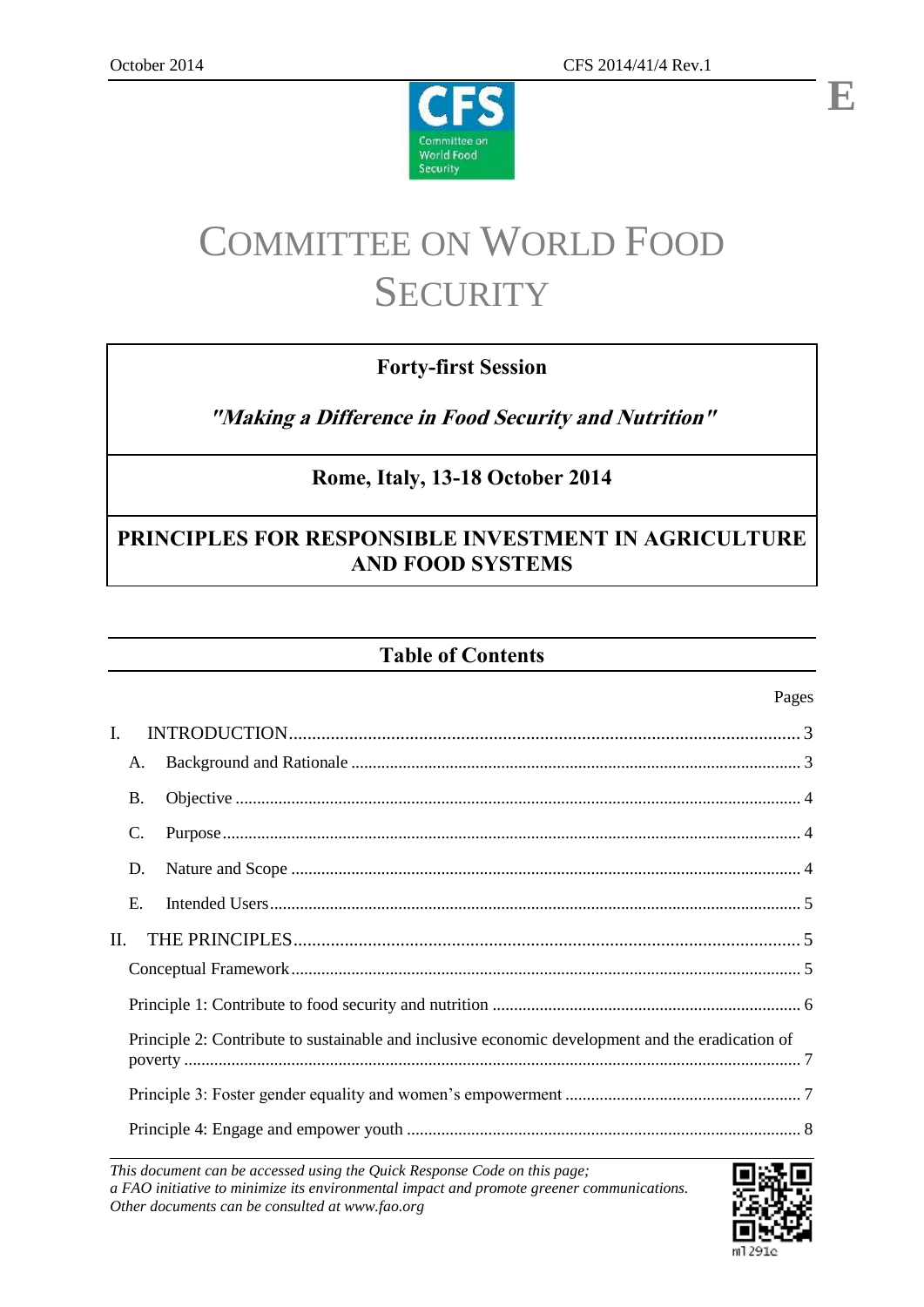| Principle 6: Conserve and sustainably manage natural resources, increase resilience, and reduce    |  |
|----------------------------------------------------------------------------------------------------|--|
| Principle 7: Respect cultural heritage and traditional knowledge, and support diversity and        |  |
|                                                                                                    |  |
| Principle 9: Incorporate inclusive and transparent governance structures, processes, and grievance |  |
|                                                                                                    |  |
| III.                                                                                               |  |
|                                                                                                    |  |
|                                                                                                    |  |
|                                                                                                    |  |
|                                                                                                    |  |
|                                                                                                    |  |
|                                                                                                    |  |
|                                                                                                    |  |
|                                                                                                    |  |
|                                                                                                    |  |
|                                                                                                    |  |
|                                                                                                    |  |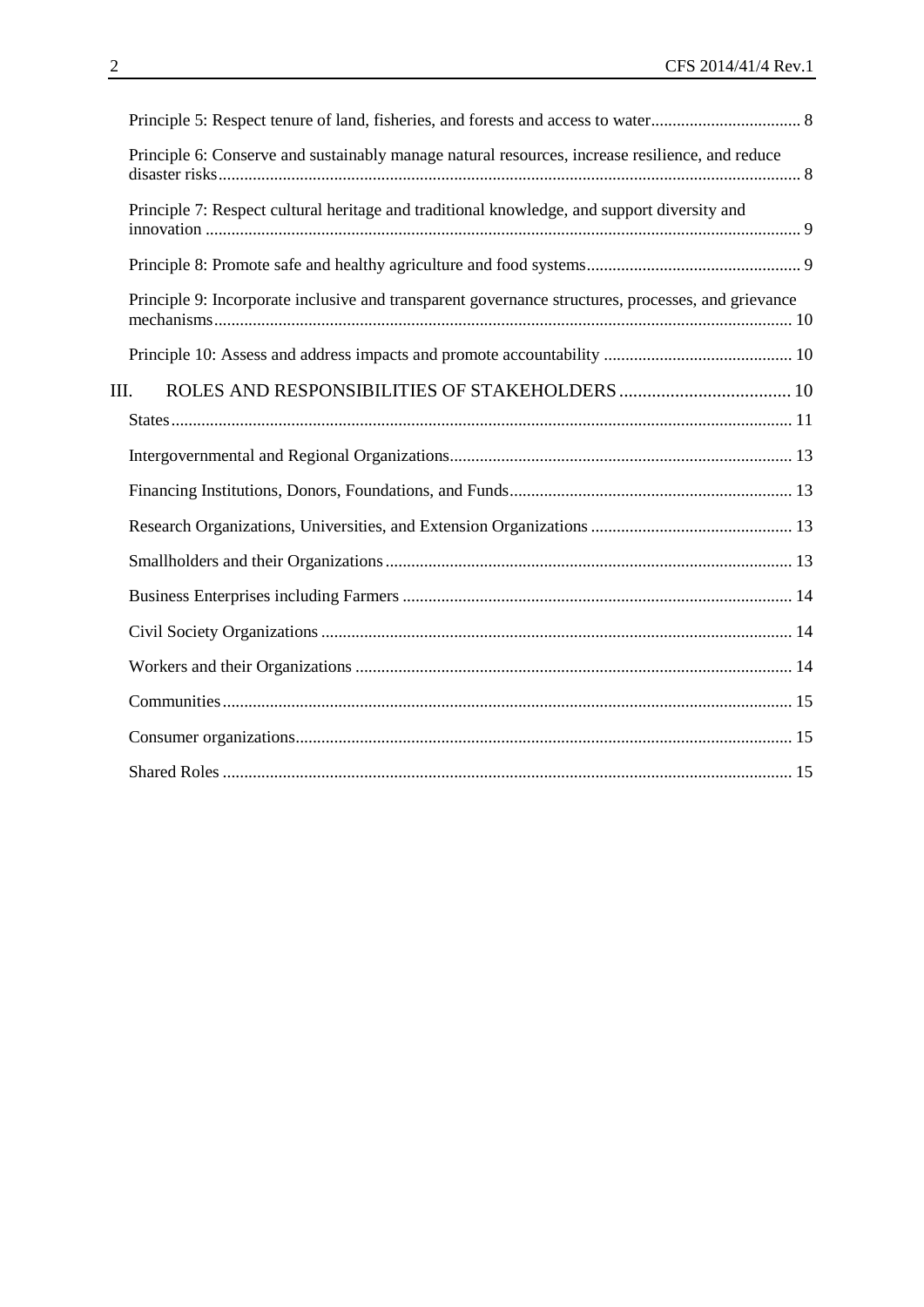# **I. INTRODUCTION**

#### **A. Background and Rationale**

<span id="page-2-1"></span><span id="page-2-0"></span>1. Responsible investment in agriculture and food systems is essential for enhancing food security and nutrition and supporting the progressive realization of the right to adequate food in the context of national food security. Responsible investment makes a significant contribution to enhancing sustainable livelihoods, in particular for smallholders, and members of marginalized and vulnerable groups, creating decent work for all agricultural and food workers, eradicating poverty, fostering social and gender equality, eliminating the worst forms of child labour, promoting social participation and inclusiveness, increasing economic growth, and therefore achieving sustainable development.

2. Agriculture and food systems encompass the entire range of activities involved in the production, processing, marketing, retail, consumption, and disposal of goods that originate from agriculture, including food and non-food products, livestock, pastoralism, fisheries including aquaculture, and forestry; and the inputs needed and the outputs generated at each of these steps. Food systems also involve a wide range of stakeholders, people and institutions, as well as the sociopolitical, economic, technological and natural environment in which these activities take place.

3. Addressing the four dimensions of food security and nutrition - availability, access, stability, and utilization – requires a significant increase in responsible investment in agriculture and food systems. Responsible investment in agriculture and food systems refers to the creation of productive assets and capital formation, which may comprise physical, human or intangible capital, oriented to support the realisation of food security, nutrition and sustainable development, including increased production and productivity, in accordance with the Principles outlined in this document. Responsible investment in agriculture and food systems requires respecting, protecting, and promoting human rights, including the progressive realization of the right to adequate food in the context of national food security, in line with the Universal Declaration of Human Rights and other relevant international human rights instruments. Responsible investment can be undertaken by a wide range of stakeholders.

4. Given the vital role of smallholders, including those that are family farmers, - women and men - in investing in agriculture and food systems, it is particularly important that their capacity to invest be strengthened and secured. Responsible investment includes priority investments in, by, and with smallholders, including those that are small-scale producers and processors, pastoralists, artisans, fishers, communities closely dependant on forests, indigenous peoples, and agricultural workers. To strengthen and secure smallholders' own investments, it is also necessary to engage with and promote responsible investment by other stakeholders in accordance with the Principles outlined in this document.

5. Farmers should be recognized as key contributors to food security and nutrition and as major investors in the agricultural sector, in particular taking into account those family farms that invest their own capital and labour in their agricultural activity.

6. Investing in agriculture and food systems can produce multiplier effects for complementary sectors, such as service or manufacturing industries, thus further contributing to food security and nutrition and overall economic development. Without accompanying investment in public goods and services, such as infrastructure or a reinforced capacity for local government to deliver public services, many investments in agriculture and food systems would not be possible. However, the viability of investments in agriculture and food systems is also dependent on well-functioning ecosystems and sustainable use of natural resources. At the same time, the value of safety and health in generating productive agriculture and food systems is important and investing successfully means taking a holistic approach in terms of human, animal, environmental and overall public health. Responsible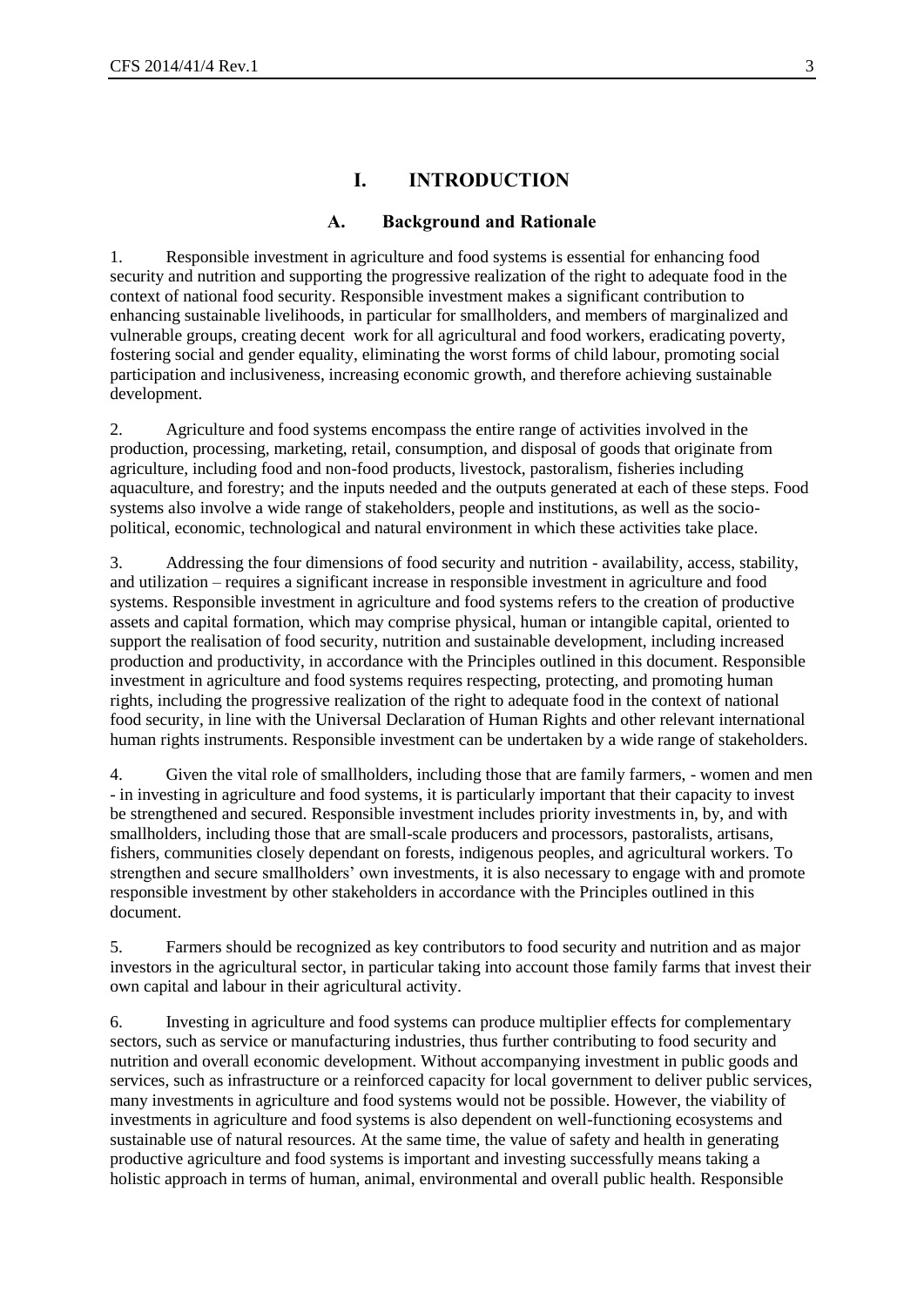investment entails respect for gender equality, age, and non-discrimination and requires reliable, coherent and transparent law and regulations.

7. The Principles for Responsible Investment in Agriculture and Food Systems prepared by the Committee on World Food Security provide added value through a multi-stakeholder, holistic, and consensus-driven approach which fosters global ownership and application. The Principles take into account existing guiding frameworks such as the Principles for Responsible Agricultural Investment that respects rights, livelihoods, and resources (PRAI) developed by the Food and Agriculture Organization of the United Nations (FAO), International Fund for Agricultural Development (IFAD), United Nations Conference on Trade and Development (UNCTAD), and the World Bank, which build on the Voluntary Guidelines on the Responsible Governance on Tenure of Land, Fisheries and Forests in the Context of National Food Security (VGGT) and the Voluntary Guidelines on the Progressive Realization of the Right to Adequate Food in the Context of National Food Security.

8. The Principles were developed by an Open Ended Working Group over the course of October 2012 – October 2014. They are based on an inclusive process of consultations that occurred from November 2013 – March 2014. Regional consultations and workshops were held in Africa, Europe and Central Asia, North America, Asia and the Pacific, Latin America and the Caribbean, and the Near East. The Principles also include feedback received through an electronic consultation. Consultations included governments, UN agencies, civil society and non-governmental organizations, international agricultural research institutions, private sector associations and private philanthropic foundations, international and regional financial institutions.

9. The Principles were endorsed by the Committee on World Food Security (CFS) at its 41st Session on October 15th 2014.

## **B. Objective**

<span id="page-3-0"></span>10. The objective of the Principles is to promote responsible investment in agriculture and food systems that contribute to food security and nutrition, thus supporting the progressive realization of the right to adequate food in the context of national food security.

#### **C. Purpose**

<span id="page-3-1"></span>11. This document seeks to:

- 1) Address the core elements of what makes investment in agriculture and food systems responsible;
- 2) Identify who the key stakeholders are, and their respective roles and responsibilities with respect to responsible investment in agriculture and food systems;
- 3) Serve as a framework to guide the actions of all stakeholders engaged in agriculture and food systems by defining Principles which can promote much needed responsible investment, enhance livelihoods, and guard against and mitigate risks to food security and nutrition.

#### **D. Nature and Scope**

<span id="page-3-2"></span>12. The Principles are voluntary and non-binding.

13. The Principles should be interpreted and applied consistently with existing obligations under national and international law, with due regard to voluntary commitments under applicable regional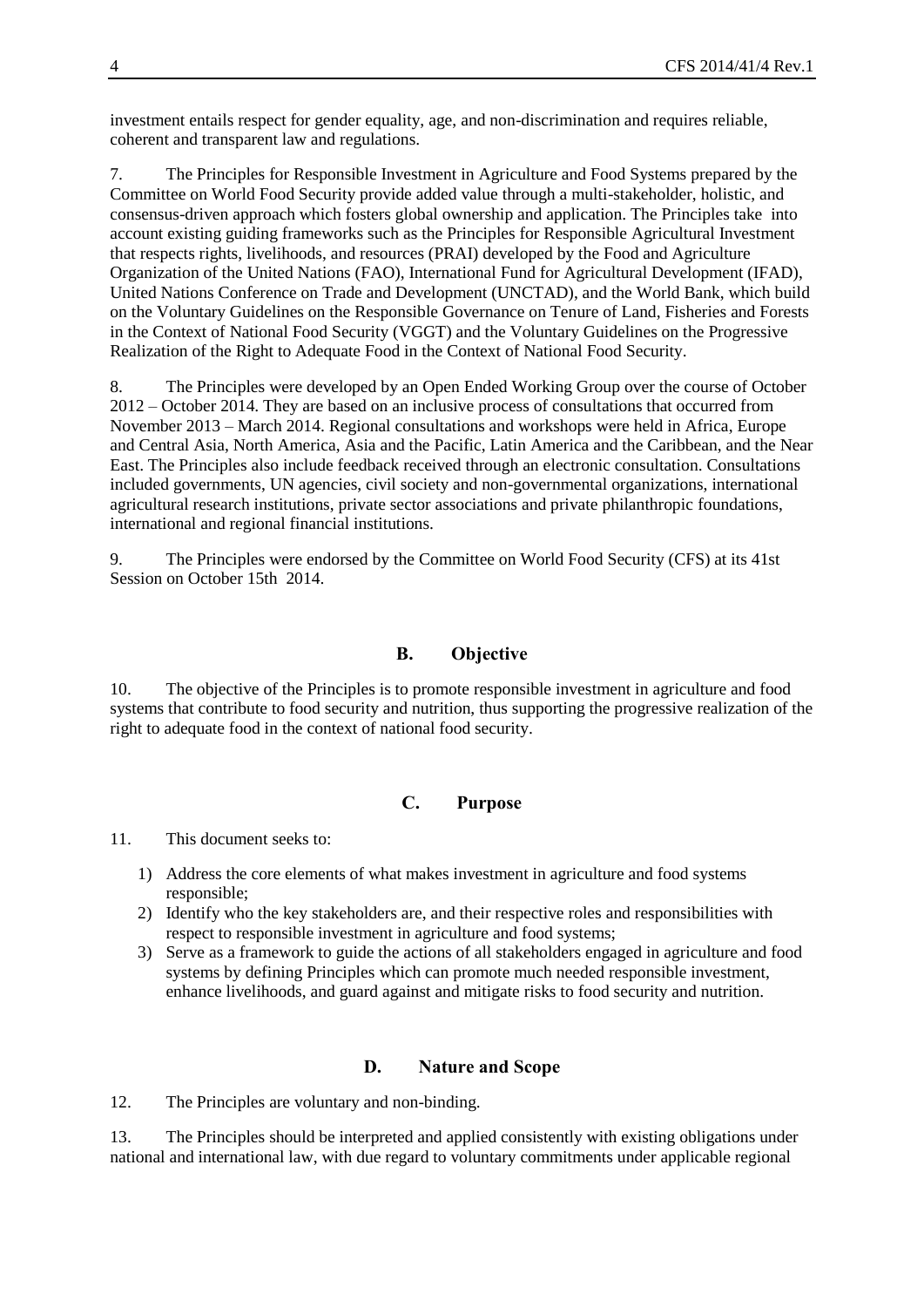and international instruments. Nothing in the Principles should be read as limiting or undermining any legal obligations to which a State may be subject under international law.

14. The Principles should be interpreted and applied in accordance with national legal systems and their institutions.

15. The Principles are global in scope and have been developed to be universally applicable, acknowledging the particular role and needs of smallholders worldwide, in combination with other stakeholders, in addressing food security and nutrition. They are designed to be applicable to all sectors and all stages of agriculture and food systems through the appropriate means and specific roles of the stakeholders involved, which vary depending on the nature, structure, and type of investment, as well as the national context.

#### **E. Intended Users**

<span id="page-4-0"></span>16. The Principles address stakeholders involved in, benefitting from, and affected by investments in agriculture and food systems. Primary users of the Principles include:

- a) States;
- b) Inter-governmental and Regional Organizations;
- c) Financing Institutions, Donors, Foundations and Funds;
- d) Research Organizations, Universities, and Extension Organizations;
- e) Smallholders and their Organizations;
- f) Business Enterprises, including Farmers;
- g) Civil Society Organizations;
- h) Workers and their Organizations;
- i) Communities;
- j) Consumer Organizations.

# **II. THE PRINCIPLES**

<span id="page-4-1"></span>17. The Principles illustrate the integrated multi-faceted nature of food security and nutrition. Each of the Principles contributes to food security and nutrition, and in total they describe responsible investment in agriculture and food systems. The Principles are complementary but not every Principle may be relevant for every investment. The text below each Principle sets out the actions by which each Principle can be accomplished. In some cases, all of the actions may be necessary to achieve a Principle, while in others they may not, depending on the specific context. The actions to achieve a Principle should be determined by each stakeholder in line with their roles and responsibilities, as described in this document.

#### **Conceptual Framework**

<span id="page-4-2"></span>18. Food security exists when all people, at all times, have physical, economic and social access to sufficient, safe, and nutritious food to meet their dietary needs and food preferences for an active and healthy life. The four key dimensions of food security are availability, access, utilization and stability. The nutritional dimension is integral to the concept of food security.

19. A) The Principles are based on the following documents as the foundation for responsible investment in agriculture and food systems: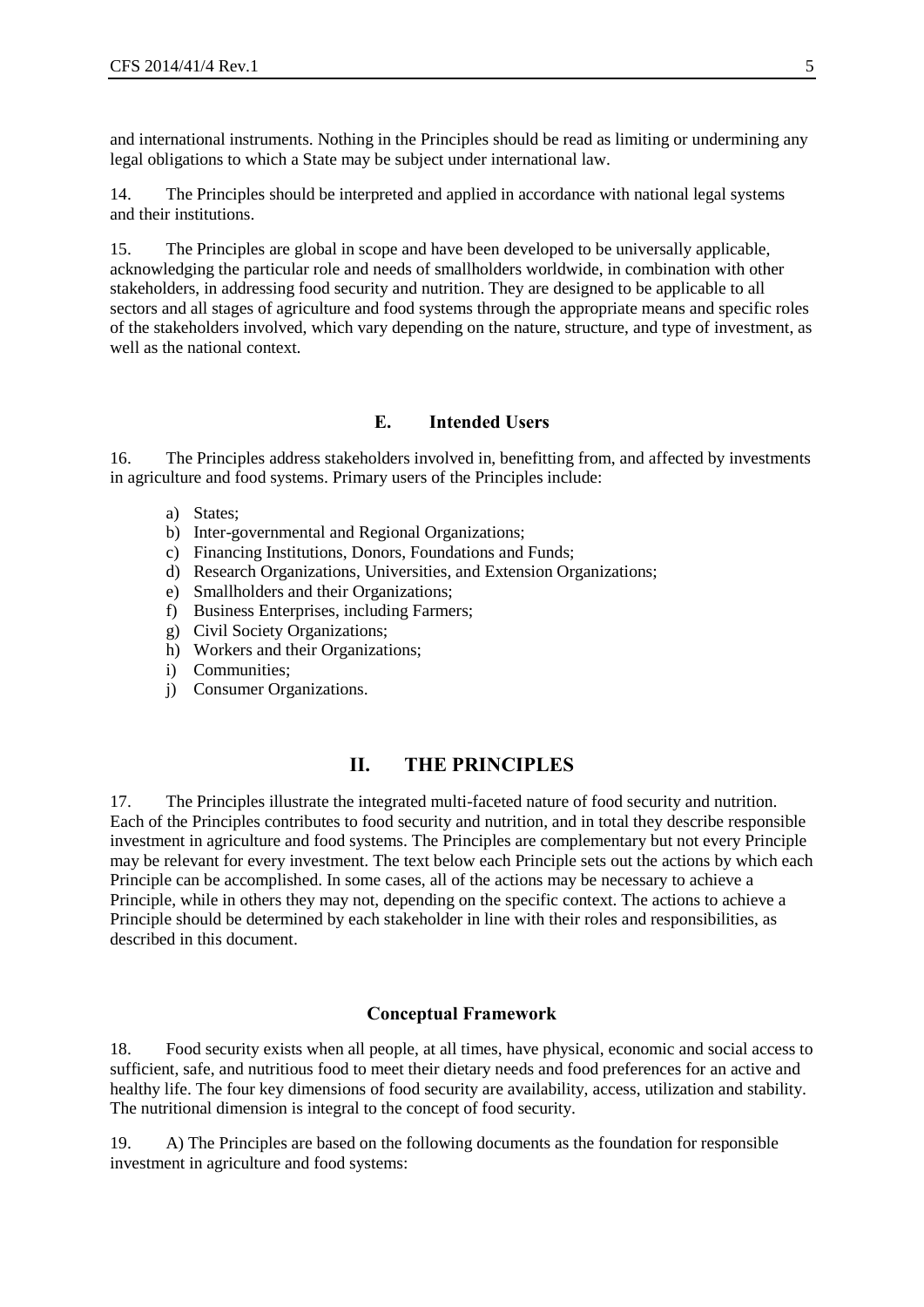- i) Universal Declaration of Human Rights Adopted by the UN General Assembly on 10 December 1948 and human rights treaties which are binding for the respective State Parties;
- ii) International Labour Organization Declaration (ILO) on the Fundamental Principles and Rights at Work – Adopted by the International Labour Conference in June 1998;
- iii) Voluntary Guidelines on the Progressive Realization of the Right to Adequate Food in the Context of National Food Security – Adopted by FAO in 2004;
- iv) United Nations Declaration on the Rights of Indigenous Peoples Adopted by the United Nations General Assembly on 7 September 2007;
- v) Guiding Principles on Business and Human Rights Endorsed by the UN Human Rights Council in June 2011 and the ten Principles of the UN Global Compact in 2000;
- vi) Voluntary Guidelines on the Responsible Governance of Tenure of Land, Fisheries and Forests in the Context of National Food Security – Adopted by the CFS in May 2012;
- vii) Voluntary Guidelines for Securing Sustainable Small-scale Fisheries in the Context of Food Security and Poverty Eradication – Endorsed by the Committee on Fisheries at its 31st Session in June 2014;
- viii) Global Strategic Framework for Food Security and Nutrition (GSF) of the CFS
- ix) Rio Declaration on Environment and Development, proclaimed by the UN Conference on Environment and Development in June 1992; and
- x) The Outcome document on the UN Conference on Sustainable Development The Future We Want adopted UNCSD in June 2012.

B) The following documents, which are only binding for their respective Parties, are also relevant for the Principles:

- i) International Treaty on Plant Genetic Resources for Food and Agriculture;
- ii) UN Framework Convention on Climate Change (UNFCCC);
- iii) UN Convention Against Corruption;
- iv) Relevant Multilateral WTO Agreements.

20. Overarching values for the implementation of the Principles are consistent with the Principles of implementation described in the VGGT: human dignity, non-discrimination, equity and justice, gender equality, holistic and sustainable approach, consultation and participation, the rule of law, transparency, accountability, and continuous improvement. Responsible investment should respect and not infringe on the human rights of others and address adverse human rights impacts. It should safeguard against dispossession of legitimate tenure rights and environmental damage.

#### **Principle 1: Contribute to food security and nutrition**

<span id="page-5-0"></span>21. Responsible investment in agriculture and food systems supports States' obligations regarding the progressive realization of the right to adequate food in the context of national food security, and all intended users' responsibility to respect human rights. Responsible investment in agriculture and food systems contributes to food security and nutrition, particularly for the most vulnerable, at the household, local, national, regional, or global level, and to eradicating poverty through:

- i) Increasing sustainable production and productivity of safe, nutritious, diverse, and culturally acceptable food, and reducing food loss and waste;
- ii) Improving income and reducing poverty, including through participation in agriculture and food systems and/or through improving the ability to produce food for oneself and others;
- iii) Enhancing the fairness, transparency, efficiency, and functioning of markets, in particular taking into account the interests of smallholders, improving related infrastructure, and increasing the resilience of agriculture and food systems;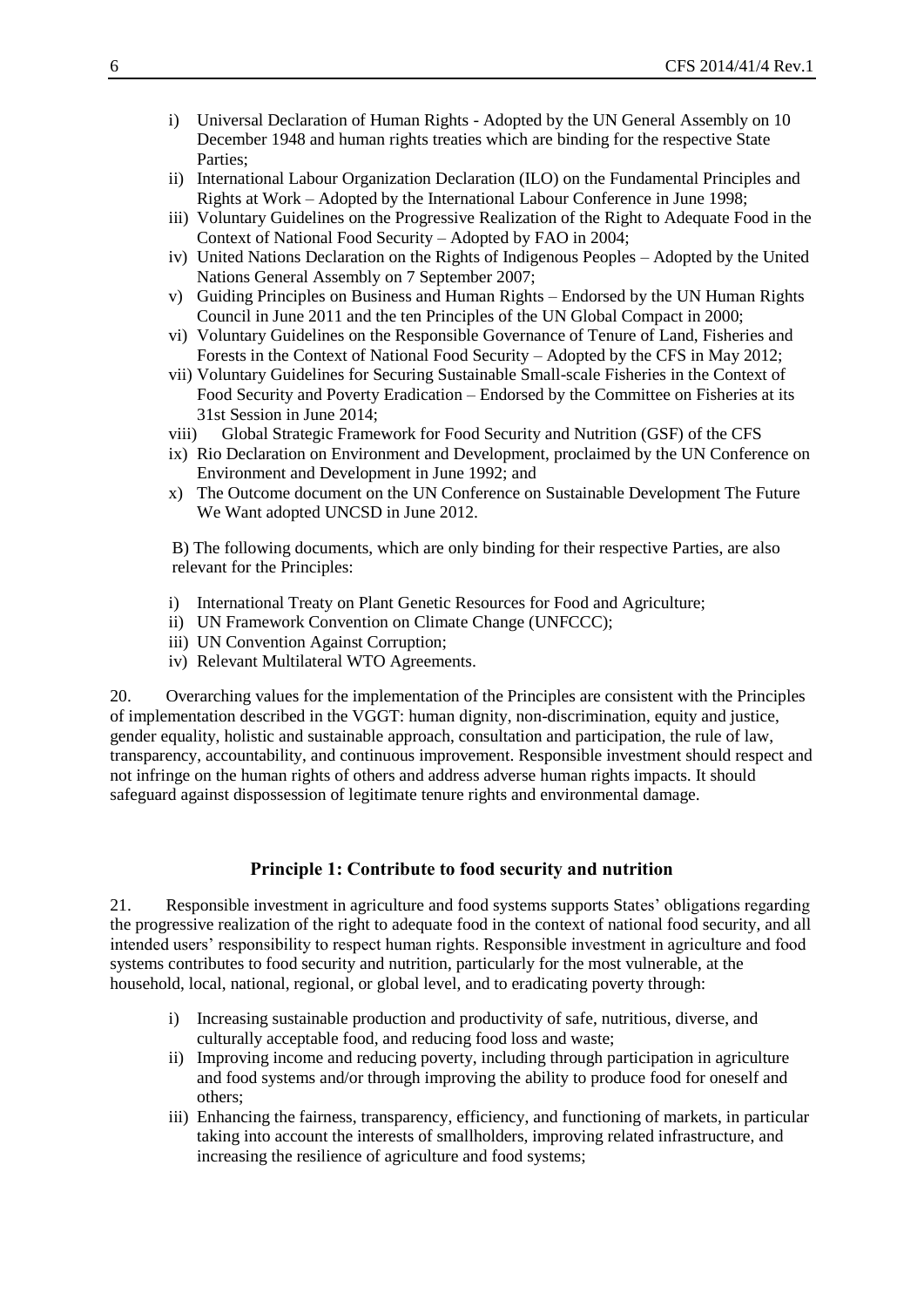iv) Enhancing food utilization through access to clean water, sanitation, energy, technology, childcare, healthcare, and access to education, including on how to prepare, provide, and maintain safe and nutritious food.

## <span id="page-6-0"></span>**Principle 2: Contribute to sustainable and inclusive economic development and the eradication of poverty**

22. Responsible investment in agriculture and food systems contributes to sustainable and inclusive economic development and poverty eradication by:

- i) Respecting the fundamental principles and rights at work, especially those of agricultural and food workers, as defined in the ILO core conventions;
- ii) Supporting the effective implementation of other international labour standards, where applicable, giving particular attention to standards relevant to the agri-food sector and the elimination of the worst forms of child labour;
- iii) Creating new jobs and fostering decent work through improved working conditions, occupational safety and health, adequate living wages, and/or training for career advancement;
- iv) Improving income, generating shared value through enforceable and fair contracts, fostering entrepreneurship and equal access to market opportunities both on-farm and for upstream and downstream stakeholders;
- v) Contributing to rural development, improving social protection coverage and the provision of public goods and services such as research, health, education, capacity development, finance, infrastructure, market functioning, and fostering rural institutions;
- vi) Supporting the implementation of policies and actions aimed at empowering and improving human resource capacity for stakeholders, particularly for smallholders, including those that are family farmers - women and men - and their organizations, and promoting their access to resources and inputs, as appropriate;
- vii) Promoting greater coordination, cooperation, and partnerships to maximize synergies to improve livelihoods;
- viii) Promoting sustainable patterns of consumption and production to achieve sustainable development.

# **Principle 3: Foster gender equality and women's empowerment**

<span id="page-6-1"></span>23. Responsible investment in agriculture and food systems fosters gender equality and women's empowerment by:

- i) Ensuring that all people are treated fairly, recognizing their respective situations, needs, constraints, and the vital role played by women;
- ii) Eliminating all measures and practices that discriminate or violate rights on the basis of gender;
- iii) Advancing women's equal tenure rights, and their equal access to and control over productive land, natural resources, inputs, productive tools; and promoting access to extension, advisory, and financial services, education, training, markets, and information;
- iv) Adopting innovative and/or proactive approaches, measures, and processes to enhance women's meaningful participation in partnerships, decision-making, leadership roles, and the equitable sharing of benefits.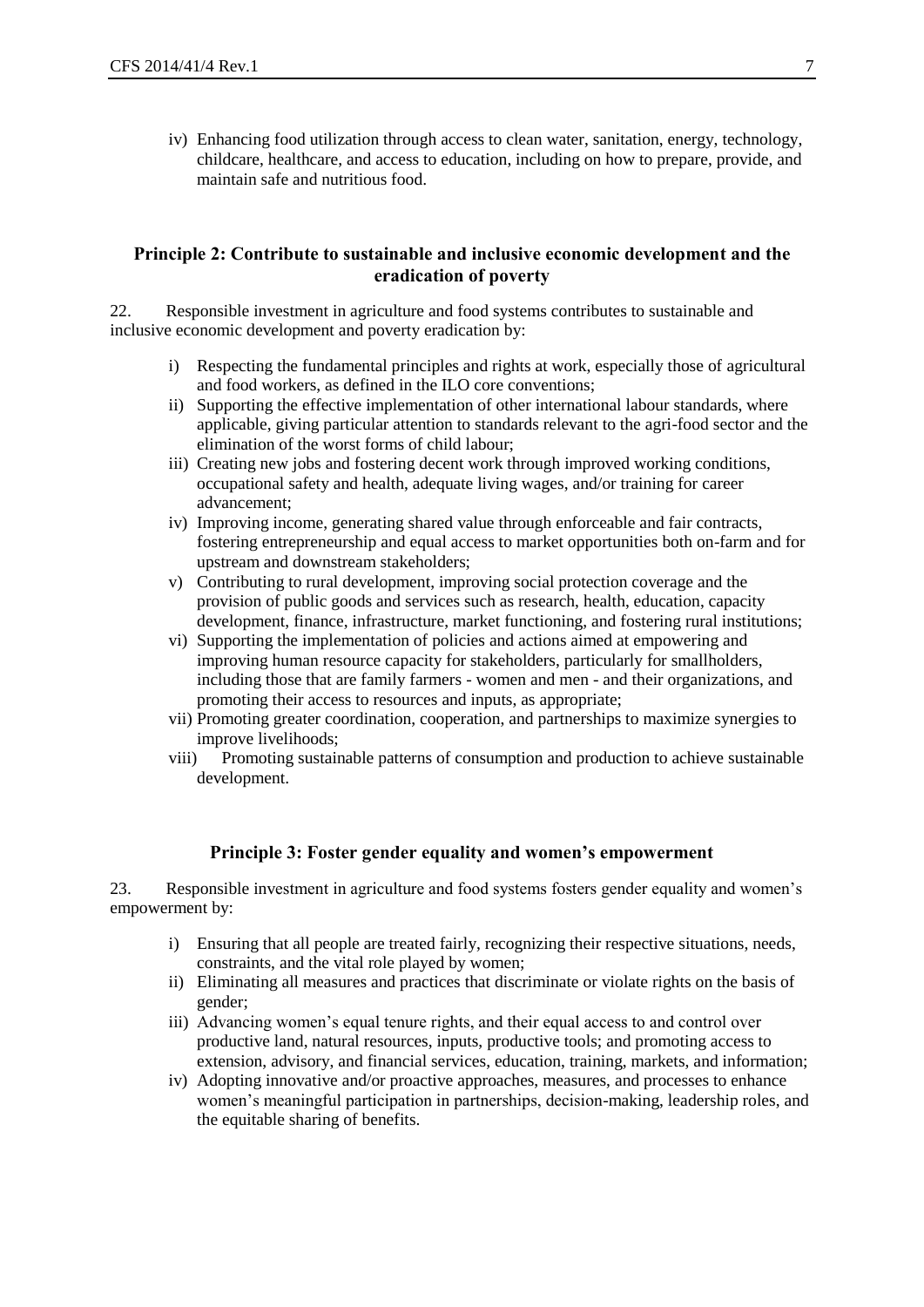# **Principle 4: Engage and empower youth**

- <span id="page-7-0"></span>24. Responsible investment in agriculture and food systems engages and empowers youth by:
	- i) Advancing their access to productive land, natural resources, inputs, productive tools, extension, advisory, and financial services, education, training, markets, information, and inclusion in decision-making;
	- ii) Providing appropriate training, education, and mentorship programs for youth to increase their capacity and/or access to decent work and entrepreneurship opportunities, and foster their contribution to local development;
	- iii) Promoting development and access to innovation and new technologies, combined with traditional knowledge, to attract and enable youth to be drivers of improvement in agriculture and food systems.

#### **Principle 5: Respect tenure of land, fisheries, and forests and access to water**

<span id="page-7-1"></span>25. Responsible investment in agriculture and food systems respects legitimate tenure rights to land, fisheries, and forests, as well as existing and potential water uses, in line with:

- i) The Voluntary Guidelines on the Responsible Governance of Tenure of Land, Fisheries, and Forests in the Context of National Food Security, in particular, but not limited to, Chapter 12.
- ii) The Voluntary Guidelines for Securing Sustainable Small-Scale Fisheries in the Context of Food Security and Poverty Eradication.

## <span id="page-7-2"></span>**Principle 6: Conserve and sustainably manage natural resources, increase resilience, and reduce disaster risks**

26. Responsible investment in agriculture and food systems conserves, and sustainably manages natural resources, increases resilience, and reduces disaster risks by:

- i) Preventing, minimising, and remedying, as appropriate, negative impacts on air, land, soil, water, forests, and biodiversity;
- ii) Supporting and conserving biodiversity and genetic resources, including local genetic resources, and contributing to the restoration of ecosystem functions and services, and in this regard, recognizing the role played by indigenous peoples and local communities;
- iii) Reducing waste and losses in production and post-harvest operations, and enhancing the efficiency of production, the sustainability of consumption, and the productive use of waste and/or by-products;
- iv) Increasing resilience of agriculture and food systems, the supporting habitats, and related livelihoods, particularly of smallholders, to the effects of climate change through adaptation measures;
- v) Taking measures, as appropriate, to reduce and/or remove greenhouse gas emissions;
- vi) Integrating traditional and scientific knowledge with best practices and technologies through different approaches, including agro-ecological approaches and sustainable intensification, among others.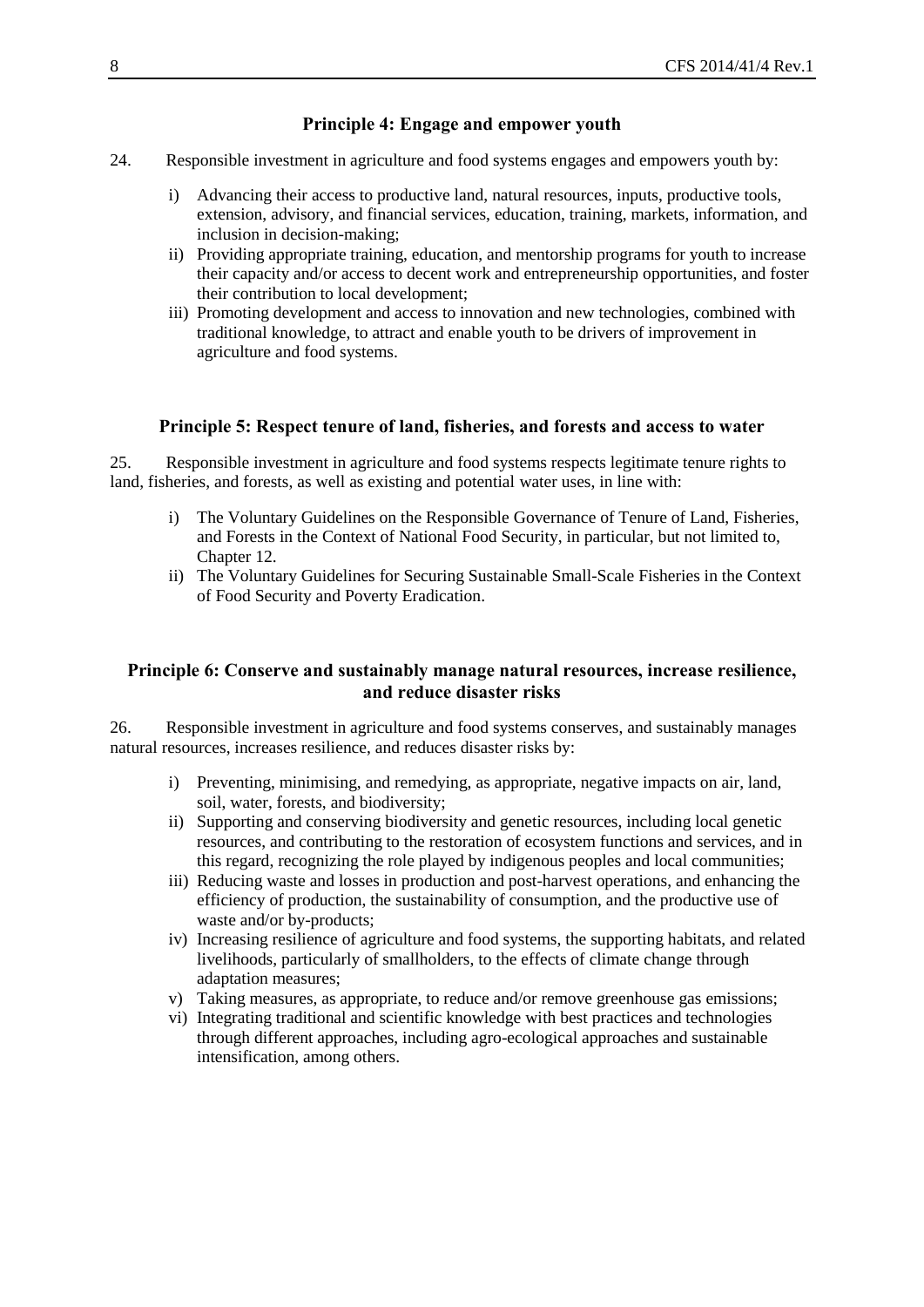## <span id="page-8-0"></span>**Principle 7: Respect cultural heritage and traditional knowledge, and support diversity and innovation**

27. Responsible investment in agriculture and food systems respects cultural heritage and traditional knowledge, and supports diversity, including genetic diversity, and innovation by:

- i) Respecting cultural heritage sites and systems, including traditional knowledge, skills, and practices; and recognizing the role of indigenous peoples and local communities in agriculture and food systems;
- ii) Recognizing the contributions of farmers, especially smallholders in all regions of the world, particularly those in centres of origin and diversity, in conserving, improving, and making available genetic resources, including seeds; and, subject to national law and in accordance with applicable international treaties, respecting their rights, to save, use, exchange, and sell these resources, and recognizing the interests of breeders;
- iii) Promoting fair and equitable sharing of benefits arising from the utilization, including commercial, of genetic resources for food and agriculture, on mutually agreed terms, in accordance with international treaties, where applicable for parties to such treaties. This should be done within applicable systems of access to genetic resources for food and agriculture, while respecting the rights of indigenous peoples and local communities under national law;
- iv) Promoting the application and use of locally adapted and innovative technologies and practices, agricultural and food sciences, research and development, as well as the transfer of technology as mutually agreed, including for smallholders.

#### **Principle 8: Promote safe and healthy agriculture and food systems**

- <span id="page-8-1"></span>28. Responsible investment in agriculture and food systems promotes safety and health through:
	- i) Promoting the safety, quality, and nutritional value of food and agricultural products;
	- ii) Supporting animal health and welfare, and plant health, to sustainably increase productivity, product quality, and safety;
	- iii) Improving the management of agricultural inputs and outputs, to enhance the efficiency of production and minimize potential threats to the environment and to plant, animal, and human health, including occupational hazards;
	- iv) Managing and reducing risks to public health across agriculture and food systems, including strengthening science based strategies and programmes for the control of food safety, with supporting infrastructure and resources;
	- v) Enhancing awareness, knowledge, and communication, related to evidence-based information on food quality, safety, nutrition, and public health issues, leading to strengthened capacity along the entire agriculture and food system, particularly for smallholders;
	- vi) Enabling consumer choice by promoting the availability of and access to food that is safe, nutritious, diverse and culturally acceptable, which in the context of this document is understood as food that corresponds to individual and collective consumer demand and preferences, in line with national and international law, as applicable.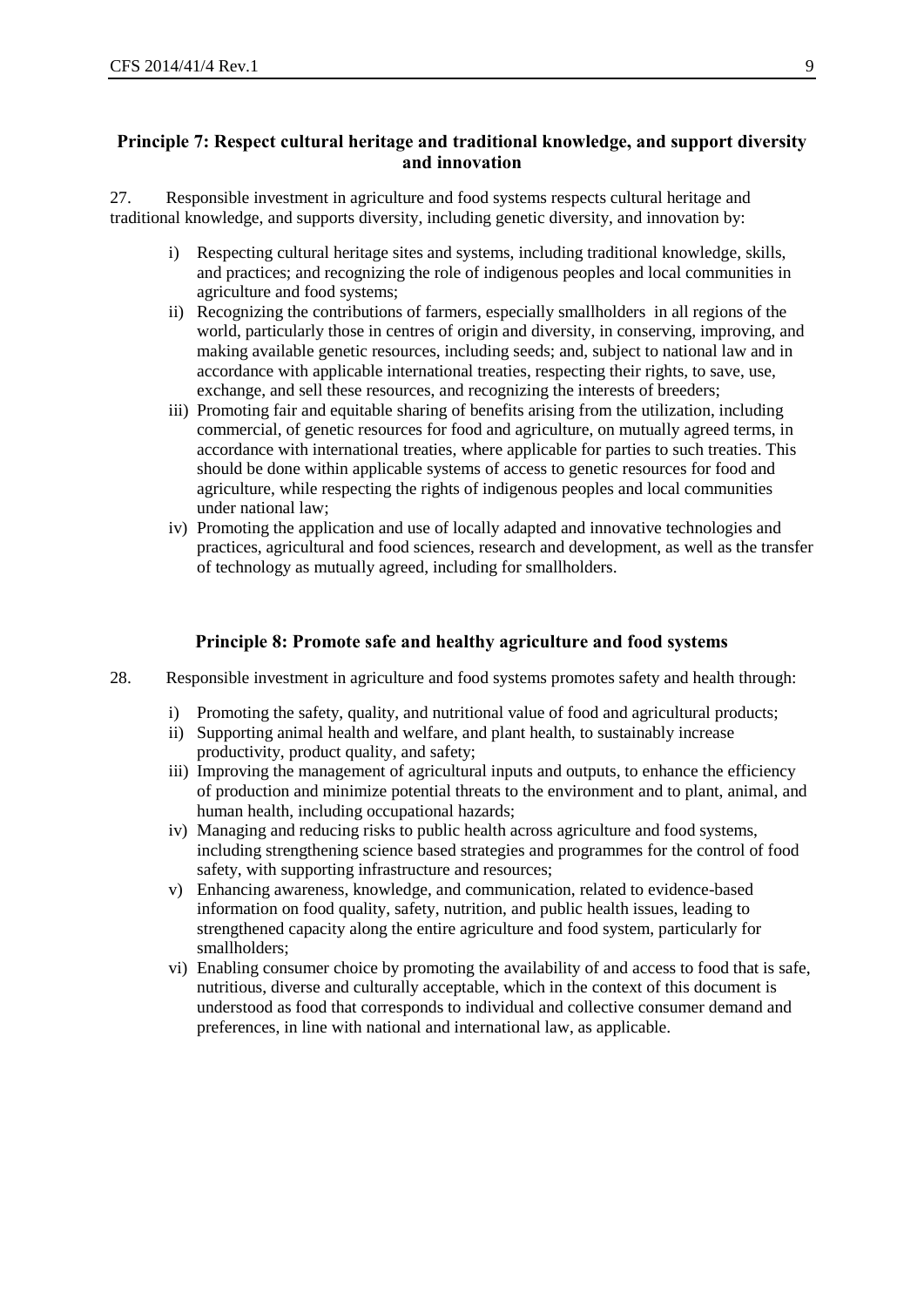# <span id="page-9-0"></span>**Principle 9: Incorporate inclusive and transparent governance structures, processes, and grievance mechanisms**

29. Responsible investment in agriculture and food systems should abide by national legislation and public policies, and incorporate inclusive and transparent governance structures, processes, decision-making, and grievance mechanisms, accessible to all, through:

- i) Respecting the rule and application of law, free of corruption;
- ii) Sharing of information relevant to the investment, in accordance with applicable law, in an inclusive, equitable, accessible, and transparent manner at all stages of the investment cycle;
- iii) Engaging with and seeking the support of those who could be directly affected by investment decisions prior to decisions being taken and responding to their contributions, taking into account existing power imbalances, in order to achieve active, free, effective, meaningful and informed participation of individuals and groups in associated decisionmaking processes in line with the VGGT;
- iv) Effective and meaningful consultation with indigenous peoples, through their representative institutions in order to obtain their free, prior and informed consent under the United Nations Declaration of Rights of Indigenous Peoples and with due regard for particular positions and understanding of individual States;
- v) Promoting access to transparent and effective mediation, grievance, and dispute resolution mechanisms, particularly for the most vulnerable and marginalized;
- vi) Taking steps to respect human rights and legitimate tenure rights, during and after conflict, to achieve free, effective, meaningful, and informed participation in decisionmaking processes associated with investments in agriculture and food systems with all parties affected by the investments, including farmers, consistent with applicable international law, including human rights law and international humanitarian law, and in accordance with the VGGT.

# **Principle 10: Assess and address impacts and promote accountability**

<span id="page-9-1"></span>30. Responsible investment in agriculture and food systems includes mechanisms to assess and address economic, social, environmental, and cultural impacts, considering smallholders, gender, and age, among other factors, and respects human rights and promotes accountability of each actor to all relevant stakeholders, especially the most vulnerable, by:

- i) Applying mechanisms that provide for independent and transparent assessments of potential impacts involving all relevant stakeholder groups, in particular the most vulnerable;
- ii) Defining baseline data and indicators for monitoring and to measure impacts;
- iii) Identifying measures to prevent and address potential negative impacts, including the option of not proceeding with the investment;
- iv) Regularly assessing changes and communicating results to stakeholders;
- v) Implementing appropriate and effective remedial and/or compensatory actions in the case of negative impacts or non-compliance with national law or contractual obligations.

# **III. ROLES AND RESPONSIBILITIES OF STAKEHOLDERS**

<span id="page-9-2"></span>31. Promoting responsible investment in agriculture and food systems that contributes to food security and nutrition and which supports the progressive realization of the right to adequate food in the context of national food security is the collective responsibility of all stakeholders. These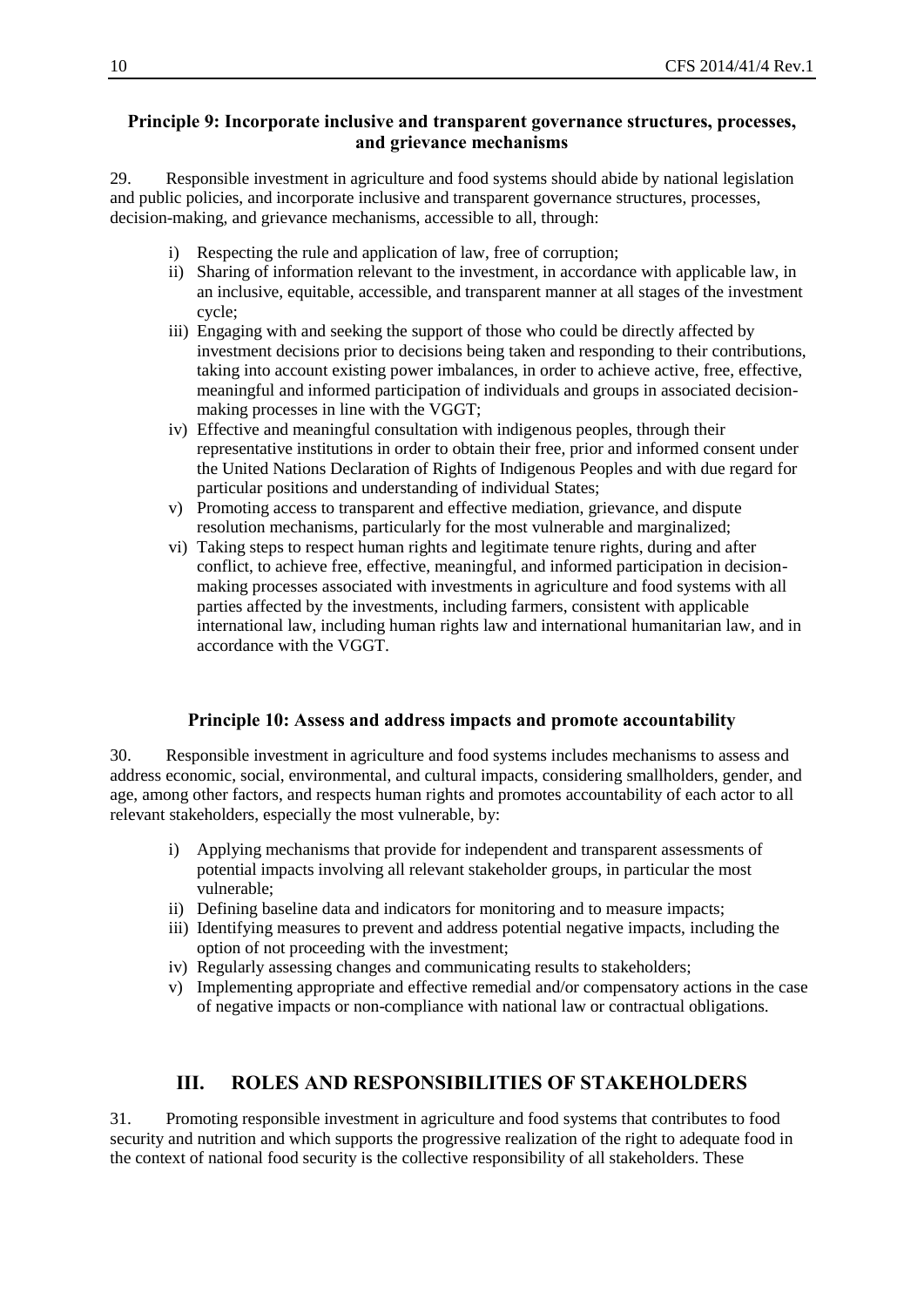Principles should be promoted, supported and utilized by all stakeholders according to their respective individual or collective needs, mandates, abilities, and relevant national contexts.

#### **States**

<span id="page-10-0"></span>32. States have the primary responsibility for achieving food security and nutrition, fulfilling their obligations under international instruments relevant to the progressive realization of the right to adequate food in the context of national food security; and respecting, protecting and fulfilling the human rights of all individuals. States should set out clearly the expectation that investors domiciled in their territory and/or jurisdiction respect human rights throughout their operations.

33. States should ensure, to the extent possible, that actions related to responsible investment in agriculture and food systems both at home and abroad, are consistent with their existing obligations under national and international law, and international agreements related to trade and investment, with due regard to voluntary commitments under applicable regional and international instruments. States should maintain adequate domestic policy space to meet their human rights obligations when pursuing business-related policy objectives with other States or business enterprises, for instance through investment treaties or contracts, in line with the Guiding Principles on Business and Human Rights.

34. States should not apply the Principles in a manner that may create or disguise barriers to trade, or promote protectionist interests, or in a way which imposes their own policies on other nations.

35. States should apply the Principles as part of their overall efforts to address food security and nutrition within their own territory. States are encouraged to develop stable and long-term national food security and nutrition strategies, including, as appropriate, social protection strategies and systems, such as social protection floors and safety-nets, to protect the most vulnerable including agricultural and food workers.

36. States play a unique role in fostering an enabling environment for responsible investment in agriculture and food systems, in accordance with their national and regional development strategies as appropriate, given their specific function in the areas of legislation, policy, public administration, and provision of public goods. States are encouraged to promote an enabling policy, legal, regulatory, and institutional environment, including appropriate safeguards where necessary, to foster responsible investment that treats all investors fairly and equitably, taking into consideration the specific needs and interests of smallholders. The foundation for an enabling environment is coherence, consistency, and predictability among policies, laws, and regulations in the range of areas related to agriculture and food systems. Coherence and consistency can be further strengthened by multi- and inter-sectoral planning and coordination. Policy coherence, related to both domestic and foreign transactions and all types of stakeholders can be addressed through:

- i) Applying the Principles through the development or adaptation of transparent and stable policies, laws and regulations, including through monitoring and accountability mechanisms, as appropriate;
- ii) Promoting the meaningful participation of relevant stakeholders in agricultural and food system investment policies and/or policy-making, including by establishing inclusive and equitable multi-stakeholder and multi-sectoral platforms;
- iii) Promoting coordination and support at different levels of government;
- iv) Promoting non-discriminatory access to information, services, incentives, resources, and relevant government bodies;
- v) Impartial judicial and administrative bodies and legally binding mechanisms for nondiscriminatory, gender sensitive, fair, equitable, effective, accessible, affordable, timely, and transparent resolution of disputes;
- vi) Undertaking due diligence within national jurisdiction.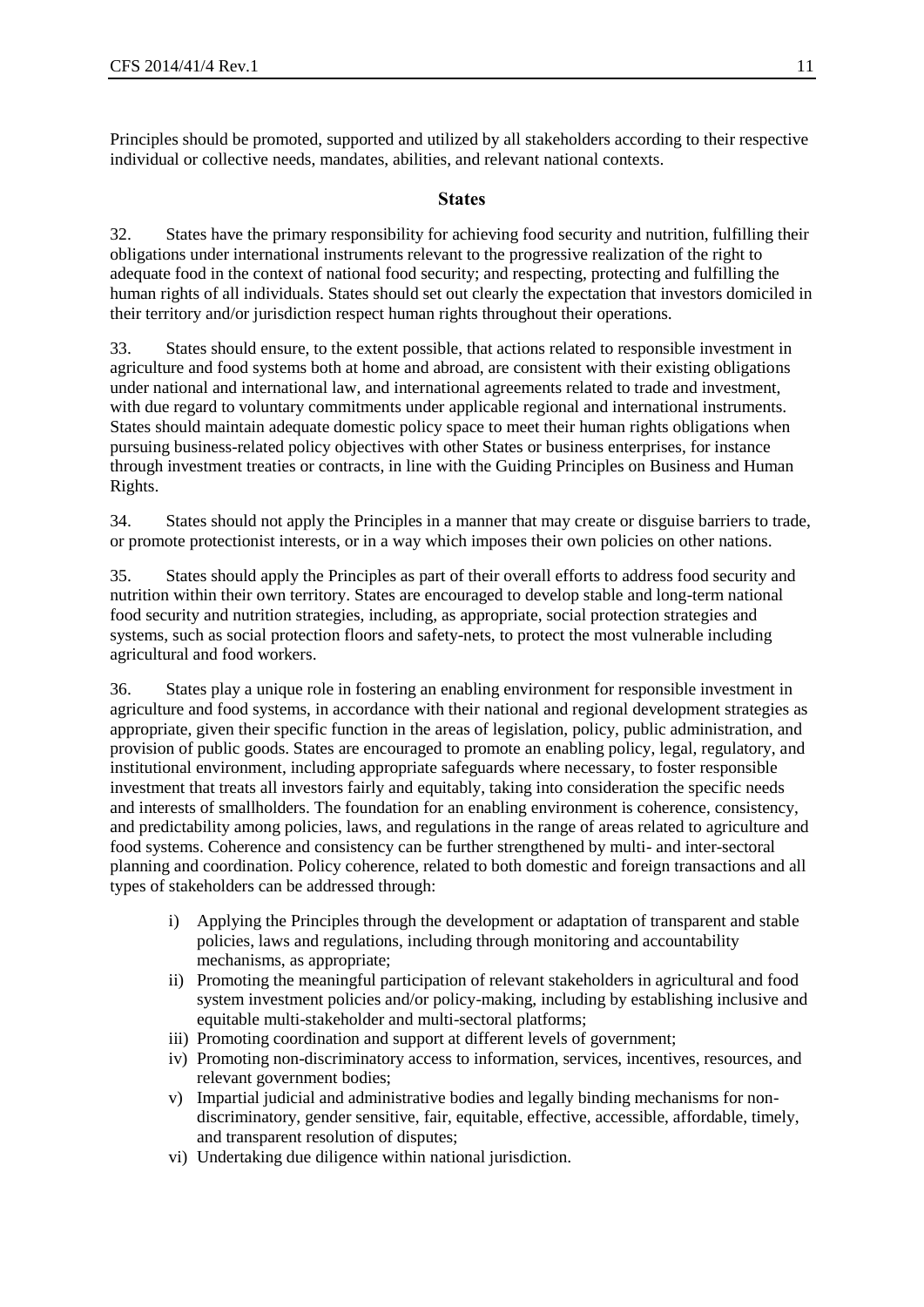37. States should take measures to address all agriculture and food system workers' labour rights, in line with applicable international labour standards and in social dialogue with their respective organizations and employers, when formulating and applying labour laws. States should seek to establish policy, legal, and institutional frameworks that promote gender equality to enable women and men to participate in and benefit from investment opportunities.

38. States have a key role in providing public goods and services necessary for responsible investment in agriculture and food systems, including infrastructure, energy, environmental protection, research and development, education, health, nutrition, and childcare services, among others, especially in rural areas. They are encouraged to ensure inclusive and non-discriminatory access to these services.

39. States have a key role in enabling, supporting and complementing investments by smallholders, including those that are family farmers, and empowering them to invest responsibly, through:

- i) Addressing the needs and constraints of smallholders women and men in a gender sensitive manner in policies, laws and regulations, and strategies to address capacity development through improved access to inputs, advisory and financial services including insurance, education, extension, training, and infrastructure;
- ii) Promoting access to inputs and technologies that improve the safety, quality, sustainability, and diversity of smallholder production, as appropriate;
- iii) Facilitating smallholders' access to public services and the benefits from public policies and programs, by creating smallholder registries, as appropriate, at the national or regional level;
- iv) Encouraging market access and participation by smallholders by simplifying administrative procedures and striving to prevent unfair practices;
- v) Supporting the development of markets for rural economies.
- 40. States have a key role in:
	- i) Improving access to education, training and capacity development for small and medium enterprises, cooperatives, associations, and farmer and producer organizations to enable them to enter into agreements and engage with other market actors;
	- ii) Promoting innovative technologies and practices, including smallholders' own innovations, such as through awareness raising and technical assistance, farmer to farmer skills sharing, as well as the transfer of technology as mutually agreed among individuals, local, national, or international parties;
	- iii) Fostering transparent and inclusive business models and partnerships, including public private partnerships, to promote sustainable development.

41. States are encouraged to apply their procurement policies and outreach strategies in line with the Principles, and support smallholders, including those that are family farmers and small businesses, in accessing and participating in tenders. In this context, States may, where appropriate, consider sourcing locally in accordance with multi-lateral or bi-lateral international agreements as applicable to the parties to those agreements.

42. Where States own, control, or substantially support business enterprises, they should seek to ensure that their conduct is consistent with the Principles.

43. States are encouraged, in consultation with all relevant stakeholders, especially the most vulnerable, and as appropriate with national human rights institutions, to establish monitoring, assessment, and reporting systems in order to:

i) Measure the impacts of investment in agriculture and food systems and address negative impacts;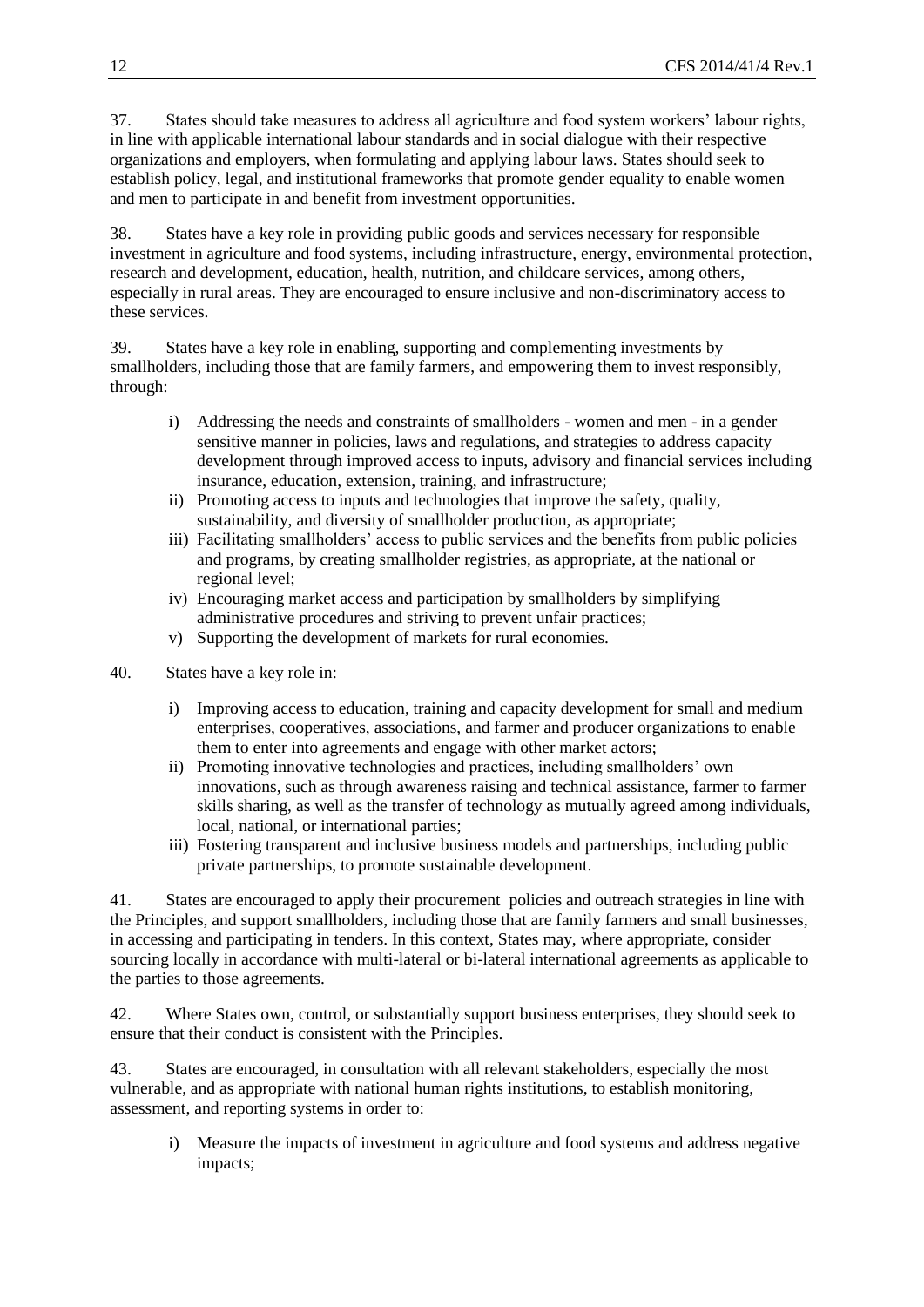- ii) Assess the efficiency and effectiveness of laws, policies, and regulations and address any gaps related to the Principles;
- iii) Provide clear guidance to stakeholders on monitoring and reporting procedures.

#### **Intergovernmental and Regional Organizations**

<span id="page-12-0"></span>44. Inter-governmental and regional organizations have a key role to play in promoting responsible investment in agriculture and food systems. In doing so, they are encouraged to integrate the Principles into their own policies, frameworks with member States, programmes, research, outreach activities, technical assistance, and capacity building. They should take appropriate measures so that their support to investors does not lead to violations of human and legitimate tenure rights. Intergovernmental and regional organizations are encouraged to support the CFS to serve as a platform for sharing of experiences related to responsible agricultural investment.

# **Financing Institutions, Donors, Foundations, and Funds**

<span id="page-12-1"></span>45. All financing institutions and other funding entities are encouraged to apply the Principles when formulating their policies for loans and grants, in the articulation of country investment portfolios and in co-financing with other partners. They should take appropriate measures so that their support to investors does not lead to violations of human and legitimate tenure rights, and is in line with the Principles. The provision of finance allows these institutions a unique leveraging position where they can communicate with a broad range of stakeholders about their roles, responsibilities, and actions to facilitate implementation of the Principles. Financial institutions are encouraged to develop innovative financial mechanisms and insurance tools in support of investment in agriculture, especially appropriate solutions for smallholders, including those that are family farmers, that consider a long-term development perspective.

#### **Research Organizations, Universities, and Extension Organizations**

<span id="page-12-2"></span>46. Research organizations, universities, academia, agricultural training centres, extension organizations and/or programmes should emphasize the integration of the Principles in their own policies, facilitate knowledge, exchange, and skills development, and address the innovation needed to increase smallholders' contributions to food security and nutrition. This can comprise a range of roles including identifying impacts, testing of field practices, technology and business models, and advising the government on policy reform or investors on practices related to agriculture and food systems. In support of food security and nutrition, research organizations and academia are encouraged to undertake participatory research that contributes to sustainable production and consumption systems.

#### **Smallholders and their Organizations**

<span id="page-12-3"></span>47. Smallholders, including those that are family farmers - women and men - are the main investors in their own agriculture and play a vital role in diversified, including sustainable, food systems. Smallholders and their organisations should apply the Principles, with particular attention to promoting gender equality and the empowerment of women and youth, by:

- i) Increasing productivity and income, adding more value in their operations and using natural resources sustainably and efficiently, where applicable;
- ii) Strengthening their resilience;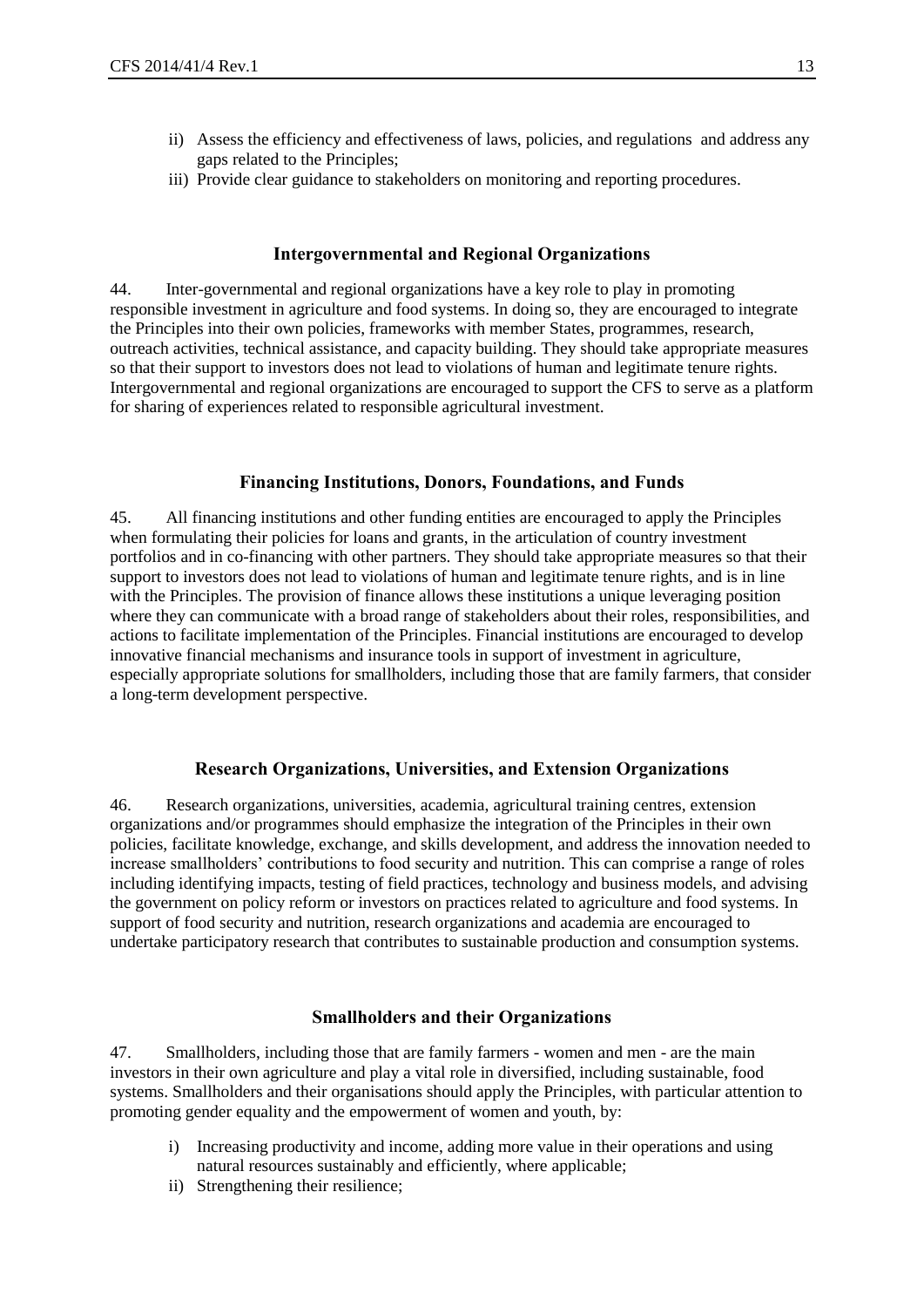- iii) Managing risks, relevant to their context and circumstances, to maximize positive, and avoid negative impacts on food security and nutrition;
- iv) Participating in policy, programme, and monitoring processes at all levels;
- v) Complying with national laws and regulations and acting with due diligence to avoid infringing on human rights.

48. Smallholders, including those that are family farmers, and their organisations should strengthen the capacity of those they represent to invest responsibly through improved access to inputs, extension, advisory, and financial services, education, training, and access to markets.

49. Farmers can be smallholders or business enterprises, and they should follow the roles and responsibilities defined under this and/or the following section.

#### **Business Enterprises including Farmers**

<span id="page-13-0"></span>50. Business Enterprises involved in agriculture and food systems should apply the Principles with a focus on mitigating and managing risks to maximize positive and avoid negative impacts on food security and nutrition, relevant to their context and circumstances. Business enterprises have a responsibility to comply with national laws and regulations and any applicable international law, and act with due diligence to avoid infringing on human rights.

51. Business enterprises involved in agriculture and food systems are encouraged to inform and communicate with other stakeholders, conduct due diligence before engaging in new arrangements, conduct equitable and transparent transactions, and support efforts to track the supply chain. Business enterprises should respect legitimate tenure rights in line with the VGGT, and may use a range of inclusive business models. Processors, retailers, distributors, input suppliers, and marketers are encouraged to inform and educate consumers about the sustainability of products and services and respect national safety and consumer protection regulations. Enterprises involved in the marketing of food products are encouraged to promote the consumption of food which is balanced, safe, nutritious, diverse, and culturally acceptable, which in the context of this document is understood as food that corresponds to individual and collective consumer demand and preferences, in line with national and international law, as applicable.

52. Farmers can be smallholders or business enterprises and they should follow the roles and responsibilities defined under this and/or the previous section.

#### **Civil Society Organizations**

<span id="page-13-1"></span>53. Civil society organizations involved in agriculture and food systems should apply the Principles and are encouraged to integrate them in their own policies and programmes. They are also encouraged to advocate for the appropriate use of the Principles, serve as drivers for transparency and accountability, and assist with building capacity with the aim of contributing to food security and nutrition. Civil society organizations are also encouraged to collaborate with other stakeholders at all stages of investments to use the Principles, as well as to monitor and assess the impacts of responsible investment on agriculture and food systems.

#### **Workers and their Organizations**

<span id="page-13-2"></span>54. The role of workers in agriculture and food systems is vital. Workers and their organizations play a key role in promoting and implementing decent work, thereby contributing to efforts towards sustainable and inclusive economic development. They also have a crucial role in engaging in social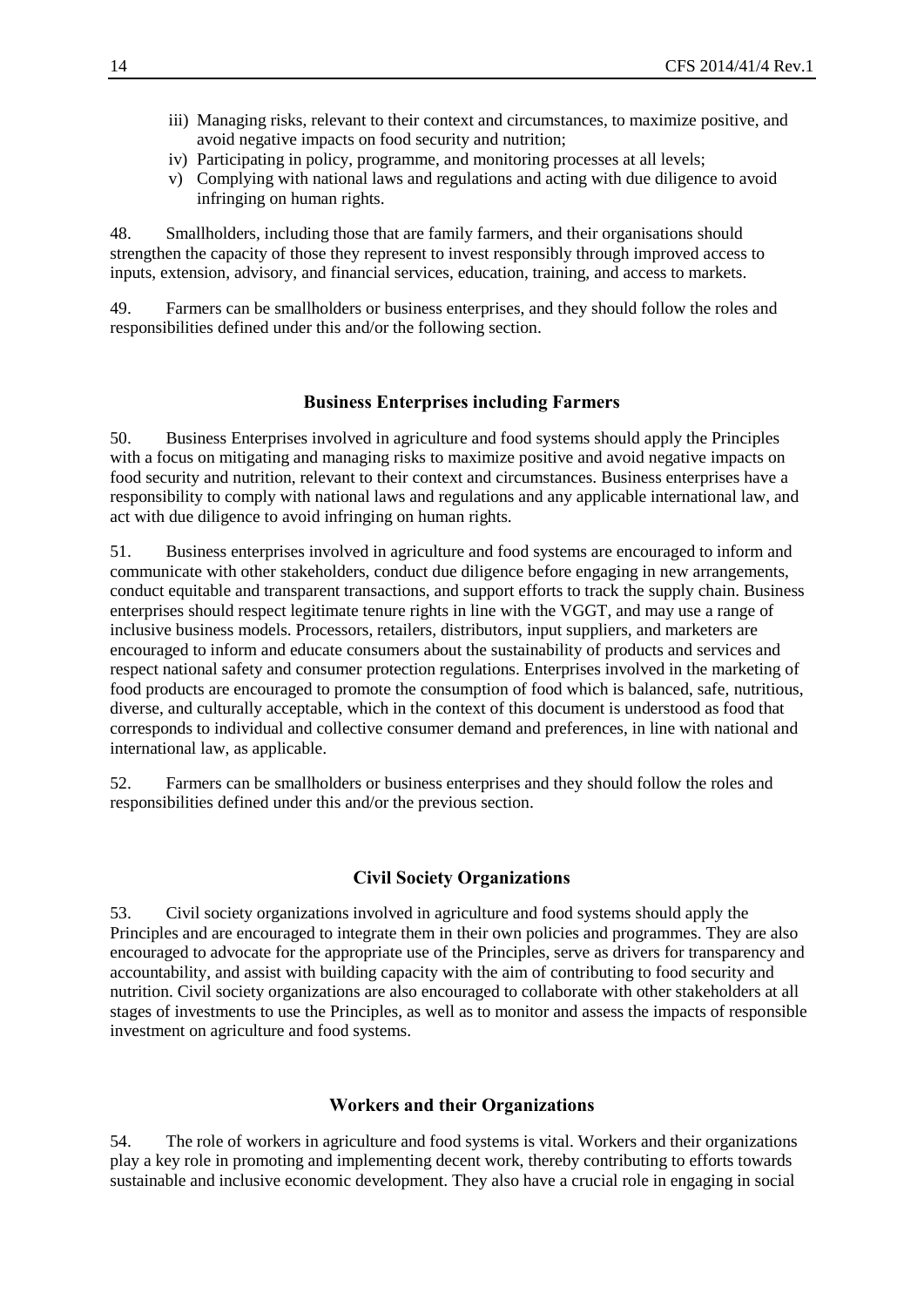dialogue with all other stakeholders to promote the application of the Principles in investments in agriculture and food systems, and in promoting the integration of the Principles in national laws and policies.

# **Communities**

<span id="page-14-0"></span>55. Communities, indigenous peoples, those directly affected by investments, the most vulnerable, and those working in agriculture and food systems are encouraged to actively engage and communicate with the other stakeholders in all aspects and stages of investments to promote awareness of and respect for their rights as outlined in the Principles.

#### **Consumer organizations**

<span id="page-14-1"></span>56. Consumer organizations can contribute to the application of the Principles by informing and educating consumers about these Principles, and encouraging investment that respects these Principles.

# **Shared Roles**

<span id="page-14-2"></span>57. All stakeholders are encouraged to support, among their constituencies at local, national, regional and global levels, the dissemination of these Principles.

58. All stakeholders have a role in improving data and information collection, management, and distribution, including improving collection of gender disaggregated data. Science and evidence-based analysis and data, with supporting capacity and infrastructure for analysis are integral for targeted interventions encouraging sustainability in agriculture and food systems and contributing to food security and nutrition.

59. All stakeholders entering into agreements or contracts have to adhere to applicable laws and mutually agreed terms and conditions. Contracts should, using clear, coherent and transparent language and documentation, define the rights and duties of all parties and any mutually agreed terms for renegotiation and cancellation. Contracts should balance the interests of contracting parties, be based on their mutual benefit and be developed in line with the Principles. While negotiating with smallholders, contracting parties are asked to give special consideration to the situation and needs of smallholders. Contracting parties are invited to consider the UN principles for responsible contracts.

60. All stakeholders have a role in promoting gender equality and the economic empowerment of women to support their access to productive resources and to the benefits from agricultural investments.

61. All stakeholders should play their role in resilience building and coordinate their efforts, in order to prevent or respond to shocks, disasters, crises, including protracted crises, and conflicts. They are encouraged to support the most vulnerable, protect existing investments, and promote targeted investment in food security and nutrition, in line with the Principles and States' obligations regarding the progressive realization of the right to adequate food in the context of national food security.

62. The Committee on World Food Security should promote the dissemination and use of the Principles, and include them in its ongoing work on monitoring, relying as much as possible on existing mechanisms. CFS should provide a forum where all relevant stakeholders can learn from each